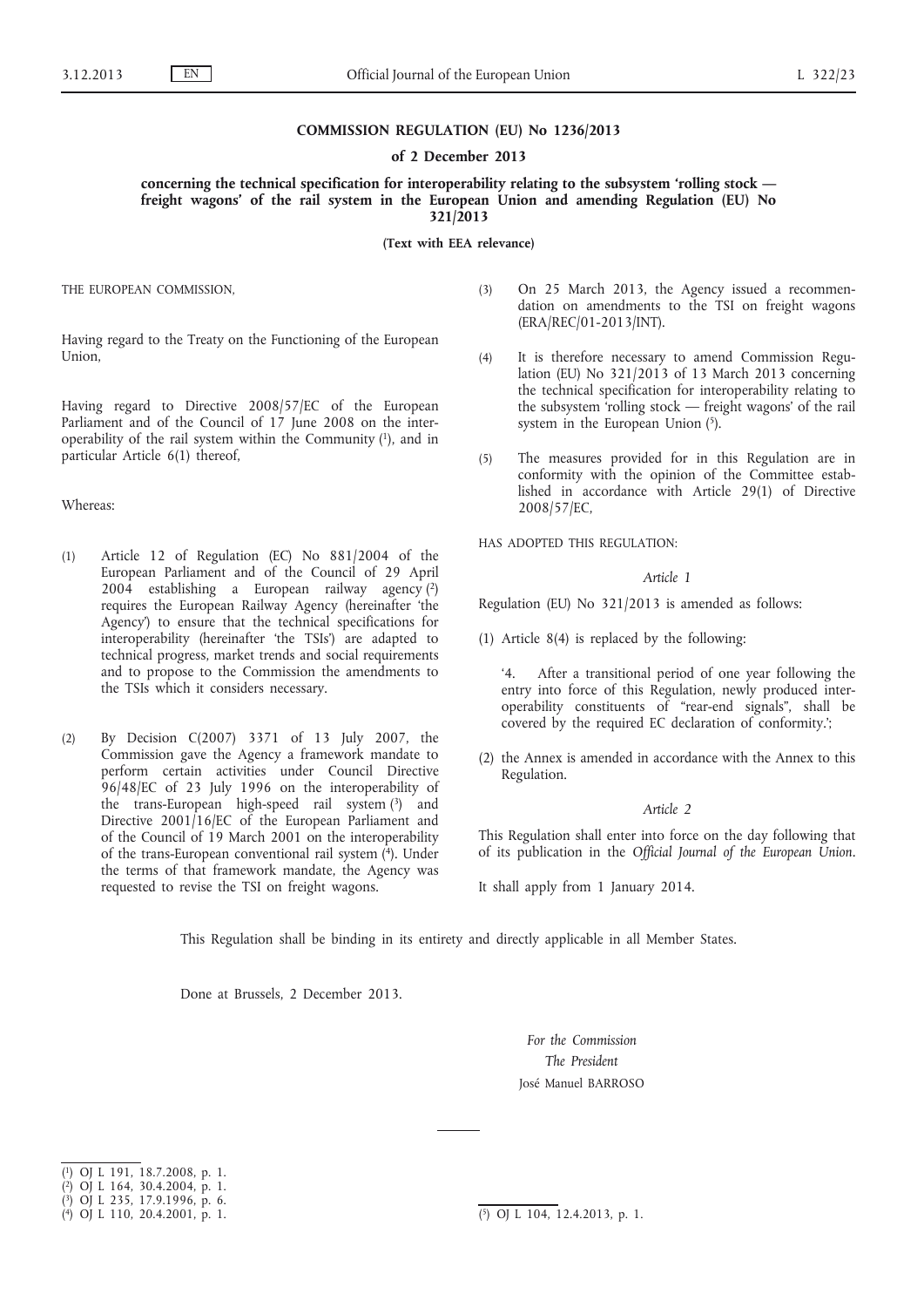# *ANNEX*

The Annex to Regulation (EU) No 321/2013 (WAG TSI) is amended as follows:

(1) the text of point 1.2 'Geographical scope' is replaced by the following:

'The geographical scope of this TSI is the network of the whole rail system, composed of:

- the trans-European conventional rail system network (TEN) as described in Annex I section 1.1 'Network' of Directive 2008/57/EC,
- the trans-European high-speed rail system network (TEN) as described in Annex I section 2.1 'Network' of Directive 2008/57/EC,
- other parts of the network of the whole rail system, following the extension of scope as described in Annex I section 4 of Directive 2008/57/EC,

and excludes the cases referred to in Article 1(3) of Directive 2008/57/EC.';

(2) in point 4.2.3.5.2 'Running dynamic behaviour', the fourth paragraph is replaced by the following:

'Running dynamic behaviour is permitted to be assessed at interoperability constituent level in accordance with point 6.1.2.1. In this case a specific test or simulation at subsystem level is not required.';

(3) in point 4.2.3.6.1 'Structural design of bogie frame', the second paragraph is replaced by the following:

'The integrity of the structure of a bogie frame is permitted to be assessed at interoperability constituent level in accordance with point 6.1.2.1. In this case a specific test or simulation at subsystem level is not required.';

- (4) in point 4.2.4.3.2.1 'Service brake':
	- (a) the text of the second paragraph, second bullet point is replaced by the following:

'— UIC leaflet 544-1:2013';

(b) the text of the third paragraph is replaced by the following:

'The calculation shall be validated by tests. Brake performance calculation in accordance with UIC 544-1 shall be validated as set out in UIC 544-1:2013';

- (5) in point 4.2.4.3.2.2 'Parking brake', the second paragraph, third bullet point, is replaced by the following:
	- '— the minimum parking brake performance, considering no wind, shall be determined by calculations as defined in Clause 6 of EN 14531-6:2009.';
- (6) in point 4.2.4.3.3 'Thermal capacity', the second paragraph is replaced by the following:

'The thermal load that the unit is capable of withstanding without any adverse loss of brake performance due to thermal or mechanical effects, shall be defined and expressed in terms of speed, axle load, gradient and brake distance.';

(7) in point 4.2.4.3.4 'Wheel slide protection (WSP)' the text of the fourth paragraph is replaced by the following:

'The following types of units shall be fitted with WSP:

- types of units equipped with all types of brake blocks except composite brake blocks, for which the maximum mean utilisation of adhesion is greater than 0,12,
- types of units equipped with disc brakes only and/or with composite brake blocks, for which the maximum mean utilisation of adhesion is greater than 0,11.';
- (8) the text of point 4.2.6.3 'Attachment devices for rear-end signal' is replaced by the following:

'On all units designed to receive a rear-end signal, two devices at the end of the unit shall provide for the installation of two lamps or two reflective plates as set out in Appendix E at the same height above rail and not higher than 2 000 mm. The dimensions and clearance of these attachment devices shall be as described in chapter 1 of ERA technical document ERA/TD/2012-04/INT version 1.2 of 18.1.2013 published on the ERA website ([http://www.era.](http://www.era.europa.eu) [europa.eu](http://www.era.europa.eu)).';

(9) in point 4.3.3 'Interface with the subsystem control, command and signalling' the Table 7 'Interface with control, command and signalling subsystem' is replaced by the following: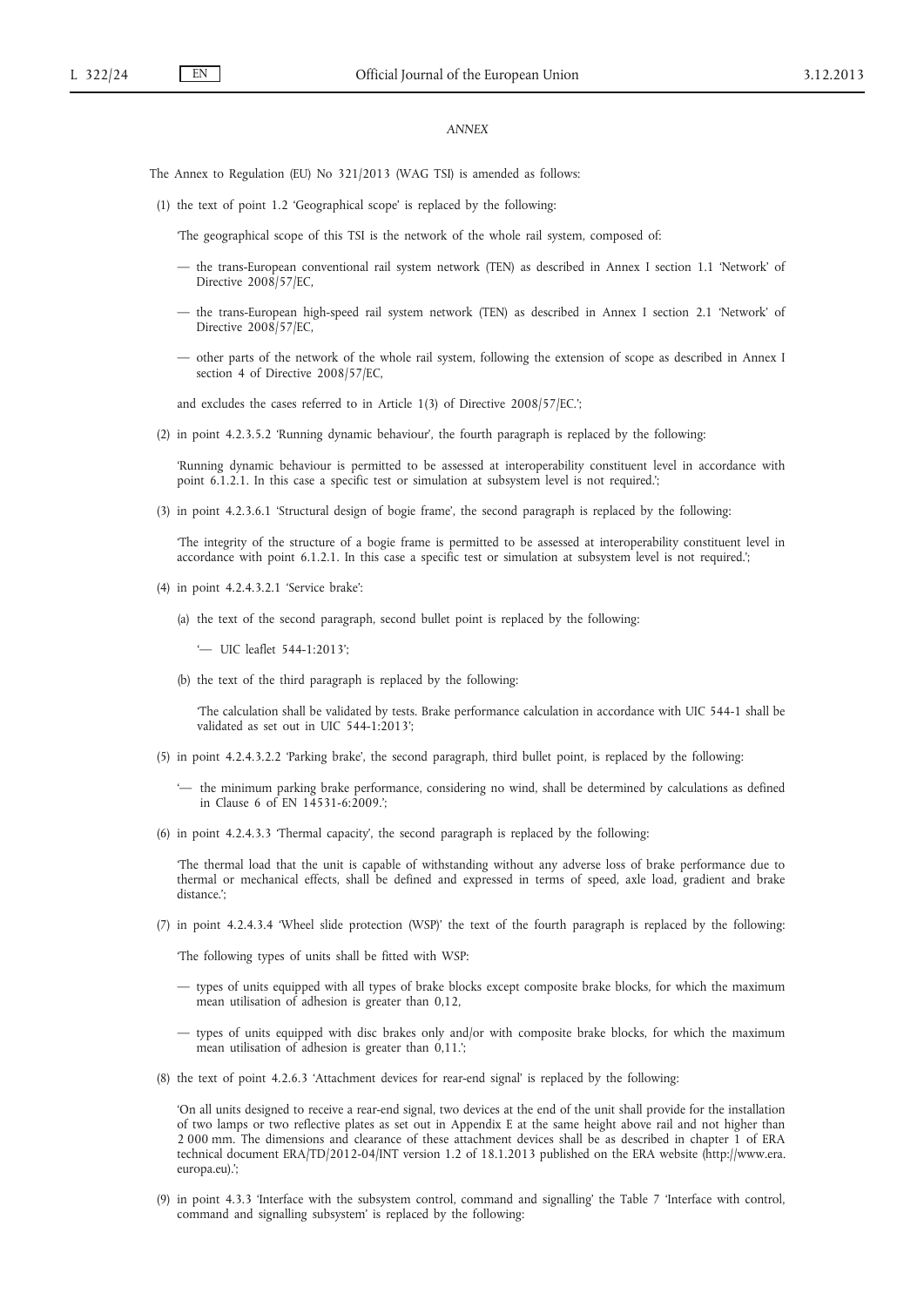| Reference in this TSI                                                                                         | Reference Commission Decision 2012/88/EU<br>Annex A, Table A2, index 77                                                                                                                                    |  |  |
|---------------------------------------------------------------------------------------------------------------|------------------------------------------------------------------------------------------------------------------------------------------------------------------------------------------------------------|--|--|
| 4.2.3.3 a) Rolling stock characteristics compatible<br>with train detection system based on<br>track circuits | — axle distances $(3.1.2.1, 3.1.2.4, 3.1.2.5, 3.1.2.6)$ ,<br>- vehicle axle load $(3.1.7.1)$ ,<br>- impedance between wheels (3.1.9),<br>- use of composite brake blocks (3.1.6).                          |  |  |
| 4.2.3.3 b) Rolling stock characteristics compatible<br>with train detection system based on<br>axle counters  | - axle distances $(3.1.2.1, 3.1.2.2, 3.1.2.5, 3.1.2.6)$ ,<br>— wheel geometry $(3.1.3.1-3.1.3.4)$ ,<br>- metal/inductive components-free space between wheels<br>(3.1.3.5)<br>wheel material $(3.1.3.6)$ . |  |  |
| 4.2.3.3 c) Rolling stock characteristics compatible<br>with train detection system based on<br>loop equipment | — vehicle metal construction $(3.1.7.2)$ .                                                                                                                                                                 |  |  |

(10) in point 4.4 'Operating rules', the third paragraph, first bullet point, is replaced by the following:

- '— a description of operation in normal mode, including the operational characteristics and limitations of the unit (e.g. vehicle gauge, maximum design speed, axle loads, brake performance, compatibility with train detection systems, permitted environmental conditions).';
- (11) in point 4.7 'Health and safety conditions' the first paragraph is replaced by the following:

'The provisions for health and safety of staff required for the operation and maintenance of units are covered by essential requirements 1.1.5, 1.3.1, 1.3.2, 2.5.1 and 2.6.1 set out in Annex III to Directive 2008/57/EC.';

- (12) point 4.8 'Parameters to be recorded in the technical file' is amended as follows:
	- (a) the title is replaced by the following:

'4.8 Parameters to be recorded in the technical file and European register of authorised types of vehicles';

- (b) the text of the 18th bullet point is replaced by the following:
	- '— Thermal load of the brake components expressed in terms of speed, axle load, gradient and brake distance.';
- (c) the following second paragraph is added at the end:

'The rolling stock data that must be recorded in the 'European register of authorised types of vehicles (ERATV)' are set out in the Commission Implementing Decision 2011/665/EU of 4 October 2011 on the European register of authorised types of railway vehicles (\*).

(\*) OJ L 264, 8.10.2011, p. 32.';

 $\mathcal{L}$  and  $\mathcal{L}$ 

(13) in point 6.1.2.1 'Running gear', the first paragraph is replaced by the following:

'The demonstration of conformity for the running gear is set out in chapter 2 of ERA technical document ERA/ TD/2013/01/INT version 1.0 of 11.2.2013 published on the ERA website [\(http://www.era.europa.eu](http://www.era.europa.eu))';

(14) in point 6.1.2.3 'Wheel' the text in indent (b), the second paragraph is replaced by the following:

'A verification procedure shall exist to ensure at the production phase that no defects may adversely affect safety due to any change in the mechanical characteristics of the wheels. The tensile strength of the material in the wheel, the hardness of the rim, the fracture toughness (only for tread-braked wheels), the resistance to impact, the material characteristics and the material cleanliness shall be verified. The verification procedure shall specify the batch sampling used for each characteristic to be verified.';

(15) the text of point 6.1.2.4 'Axle' is replaced by the following:

'In addition to the requirement for the assembly above, the demonstration of conformity of the mechanical resistance and fatigue characteristics of the axle shall be based on Clauses 4, 5 and 6 of EN13103:2009 + A2:2012.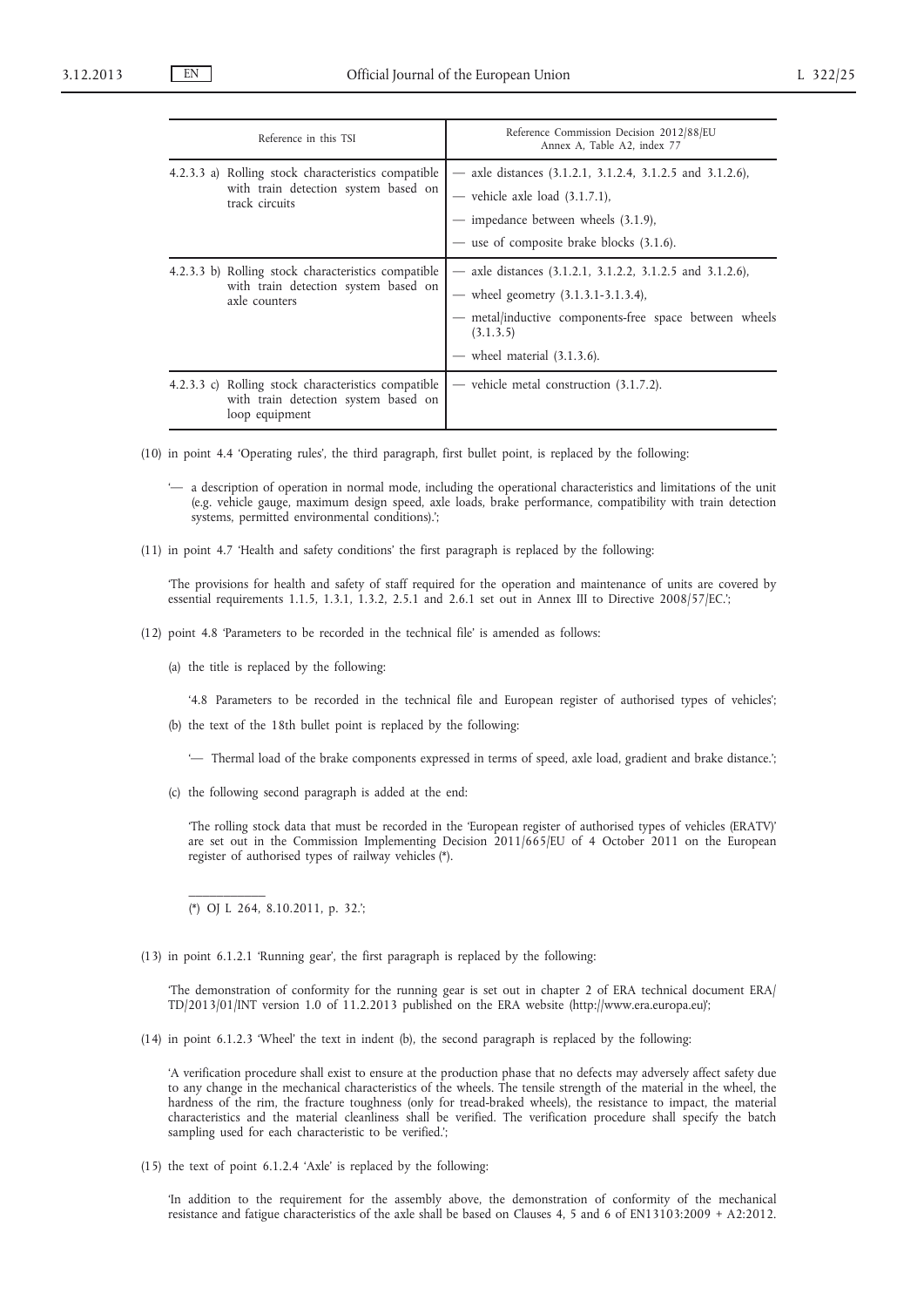The decision criteria for the permissible stress are specified in Clause 7 of EN EN13103:2009 + A2:2012. A verification procedure shall exist to ensure at the production phase that no defects may adversely affect safety due to any change in the mechanical characteristics of the axles. The tensile strength of the material in the axle, the resistance to impact, the surface integrity, the material characteristics and the material cleanliness shall be verified. The verification procedure shall specify the batch sampling used for each characteristic to be verified.';

(16) in point 6.2.2.3 'Running dynamic behaviour', the fourth paragraph is replaced by the following:

'When an on-track test with normal measuring method is required the unit shall be assessed against the limit values set out in sections 1.2 and 1.3 of ERA technical document ERA/TD/2013/01/INT version 1.0 of 11.2.2013 published on the ERA website (<http://www.era.europa.eu>)';

(17) in point 6.2.2.5 'Running gear for manual change of wheelsets', the text of paragraph 'Changeover between 1 435 mm and 1 668 mm track gauges' is replaced by the following:

'The technical solutions described in the following figures of UIC leaflet 430-1:2012 are deemed to be compliant with the requirements in point 4.2.3.6.7:

- for axle units: Figures 9 and 10 of Annex B.4, and Figure 18 of Annex H of UIC leaflet 430-1:2012,
- for bogie units: Figure 18 of Annex H of UIC leaflet 430-1:2012.';
- (18) in point 6.3 the title shall read 'Subsystem containing components corresponding to interoperability constituents not holding an EC declaration' and the first paragraph is replaced by the following:

'A Notified Body is permitted to issue an EC certificate of verification of a subsystem, even if one or more of the components corresponding to interoperability constituents incorporated within the subsystem are not covered by a relevant EC declaration of conformity in accordance with this TSI (non-certified ICs), if the constituent was manufactured before the entry into force of this TSI and the type of constituent has been:

- used in a subsystem already approved, and
- placed in service in at least one Member State before the entry in force of this TSI.';
- (19) in point 6.5 'Constituents holding an EC declaration of conformity', indent b) is replaced by the following:
	- '(b) The EC certificates of conformity, EC-type examination certificates and EC-design examination certificates of the following ICs shall remain valid under this TSI until their expiry:
		- Wheelset;
		- Wheel;
		- $-$  Axle<sup>"</sup>
- (20) Appendix B 'Specific procedures for running dynamics' is replaced by the following:

*'Appendix B*

Not used<sup>3</sup>

- (21) Appendix C 'Additional optional conditions' is amended as follows:
	- (a) the first paragraph of point '1. Manual coupling system' is amended as follows:
		- (i) the fifth bullet point is replaced by the following:
			- '— The clearance for the draw hook shall be in accordance with chapter 2 of ERA technical document ERA/TD/2012-04/INT version 1.2 of 18.1.2013 published on the Agency website ([http://www.era.](http://www.era.europa.eu) [europa.eu](http://www.era.europa.eu)).';
		- (ii) the ninth bullet point is replaced by the following:
			- '— The space for shunting staff operation shall be in accordance with chapter 3 of ERA technical document ERA/TD/2012-04/INT version 1.2 of 18 January 2013 published on the Agency website [\(http://www.](http://www.era.europa.eu) [era.europa.eu](http://www.era.europa.eu)).';
	- (b) the text of point '2. UIC footsteps and handrails' is replaced by the following:

'The unit shall be equipped with footsteps and handrails in accordance with chapter 4 of ERA technical document ERA/TD/2012-04/INT version 1.2 of 18.1.2013 published on the Agency website ([http://www.era.](http://www.era.europa.eu) [europa.eu](http://www.era.europa.eu)).';

(c) Table C.3 'Minimum braking performance for brake modes G and P' is replaced by the following: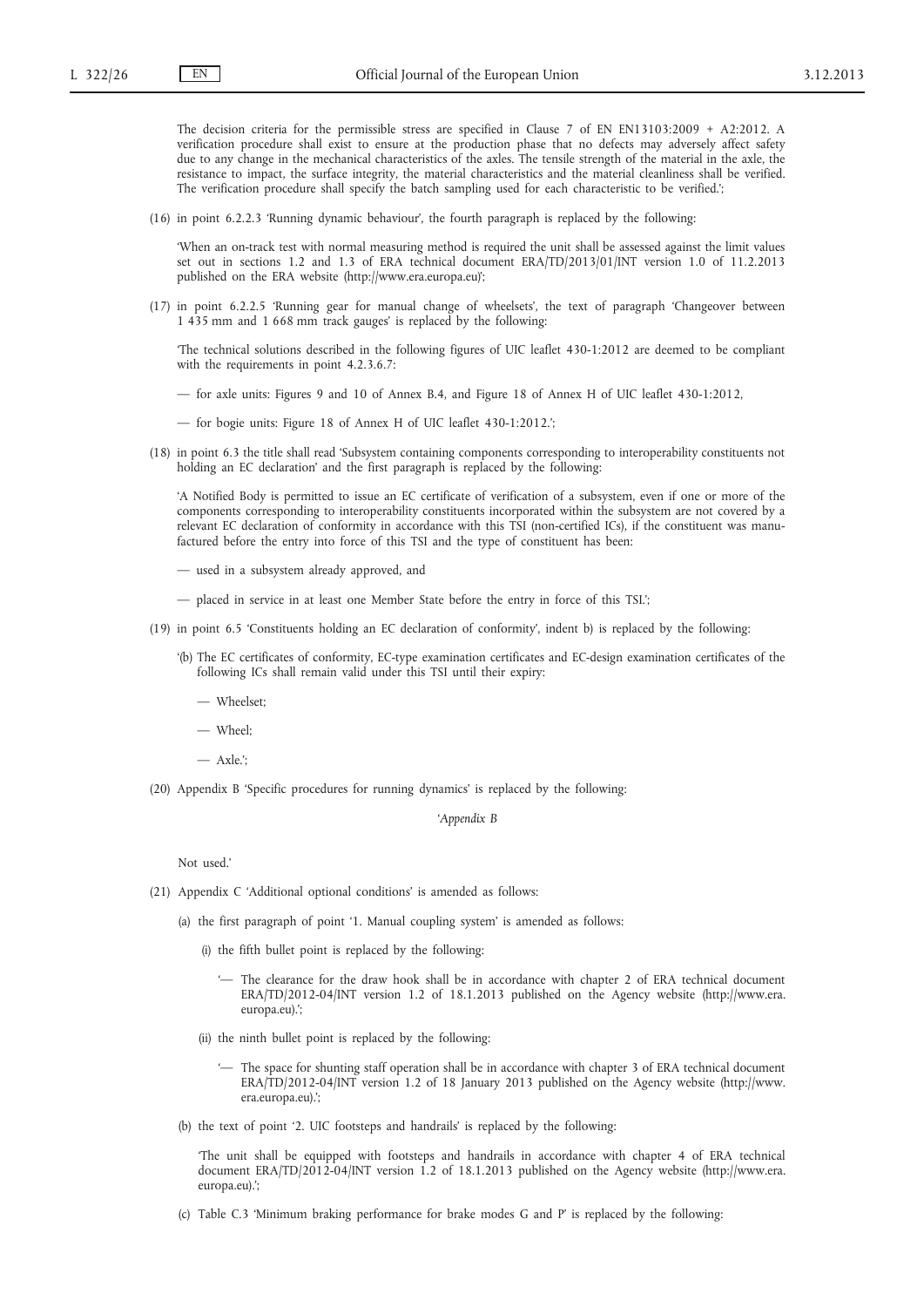| Braking mode     | Command Equipment          | unit type                                | Load status                                | Requirement for running speed at 100 km/h                                                                                           |                                                                                                                                                                                                                       | Requirement for running speed at 120 km/h                                                                 |                                                                                                                               |
|------------------|----------------------------|------------------------------------------|--------------------------------------------|-------------------------------------------------------------------------------------------------------------------------------------|-----------------------------------------------------------------------------------------------------------------------------------------------------------------------------------------------------------------------|-----------------------------------------------------------------------------------------------------------|-------------------------------------------------------------------------------------------------------------------------------|
|                  |                            |                                          |                                            | Maximum braking distance                                                                                                            | Minimum braking distance                                                                                                                                                                                              | Maximum braking distance                                                                                  | Minimum braking distance                                                                                                      |
| Braking mode P'  | Changeover <sup>(9)</sup>  | $\left( ^{2}_{\vphantom{1}}\right)$ .75, | Empty                                      | $S_{\rm max}$ = 700 m<br>$\lambda_{\rm min}$ = 65 %<br>$a_{\text{min}} = 0,60 \text{ m/s}^2$                                        | $S_{\text{min}} = 390 \text{ m}$<br>$\lambda_{\text{max}}$ = 125 %, (130 %) (*)<br>$a_{\text{max}} = 1.15 \text{ m/s}^2$                                                                                              | $S_{\text{max}} = 700 \text{ m}$<br>$\lambda_{\rm min}$ = 100 %<br>$a_{\text{min}} = 0.88 \text{ m/s}^2$  | $S_{\rm min}$ = 580 m<br>$\lambda_{\text{max}}^{\text{num}} = 125$ %, (130 %) (*)<br>a <sub>max</sub> = 1,08 m/s <sup>2</sup> |
|                  |                            |                                          | Inter-mediate                              | $S_{max} = 810$ m<br>$\lambda_{\text{min}} = 55 %$<br>a <sub>min</sub> = 0,51 m/s <sup>2</sup>                                      | $S_{\text{min}} = 390 \text{ m}$<br>$\lambda_{\text{max}} = 125 \%$<br>$a_{max} = 1.15 \text{ m/s}^2$                                                                                                                 |                                                                                                           |                                                                                                                               |
|                  |                            |                                          | Loaded                                     | $S_{\text{max}} = 700 \text{ m}$<br>$\lambda_{\text{min}} = 65 %$<br>a <sub>min</sub> = 0,60 m/s <sup>2</sup>                       | $S_{\text{min}}$ = Max [(S = 480 m, $\lambda_{\text{max}}$ = 100 %, $a_{\text{max}}$ = 0,91 m/s <sup>2</sup> ) (S<br>obtained with a mean retardation<br>force of $16,5$ kN per axle)] $(5)$                          |                                                                                                           |                                                                                                                               |
|                  | oad Relay (10)<br>Variable | 'SS', 'S2'                               | Empty                                      | $S_{\text{max}} = 480 \text{ m}$<br>$\lambda_{\text{min}}^{\text{max}} = 100 % (1)$<br>a <sub>min</sub> = 0,91 m/s <sup>2</sup> (1) | $S_{\text{min}} = 390 \text{ m}$<br>$\lambda_{\text{max}}$ = 125 %, (130 %) (*)<br>$a_{\text{max}} = 1.15 \text{ m/s}^2$                                                                                              | $S_{\text{max}} = 700 \text{ m}$<br>$\lambda_{\min}$ = 100 %<br>$a_{\text{min}} = 0.88 \text{ m/s}^2$     | $S_{\text{min}} = 580 \text{ m}$<br>$\lambda_{\text{max}}$ = 125 %, (130 %) (*)<br>$a_{\text{max}} = 1.08 \text{ m/s}^2$      |
|                  |                            | $\langle S2'\rangle(^3)$                 | Loaded                                     | $S_{max} = 700$ m<br>$\lambda_{\rm min}$ = 65 %<br>$a_{\text{min}} = 0,60 \text{ m/s}^2$                                            | $S_{\text{min}}$ = Max [(S = 480 m, $\lambda_{\text{max}}$ =<br>100 %, $a_{max} = 0.91$ m/s <sup>2</sup> ) (S<br>obtained with a mean retardation<br>force of $16,5$ kN per axle)] (6)                                |                                                                                                           |                                                                                                                               |
|                  |                            | $\left(^4\right)$ $SS$ $\left(^4\right)$ | (18 t per axle for brake blocks)<br>Loaded |                                                                                                                                     |                                                                                                                                                                                                                       | $S_{\text{max}}$ (8) = Max [S = 700 m, $\lambda_{\text{max}}$ = 100 %,<br>force of 16 kN per axle)] $(7)$ | $a_{\text{max}} = 0.88 \text{ m/s}^2$ (S obtained with a mean retardation                                                     |
| Braking mode 'G' |                            |                                          |                                            |                                                                                                                                     | There shall be no separate<br>assessment of the braking<br>performance of units in position<br>G. A unit's braked weight in<br>position G is the result of the<br>braked weight in position P (see<br>UIC 544-1:2013) |                                                                                                           |                                                                                                                               |

(\*) Only for two stage load brake (changeover command) and P10 (cast iron blocks with 10 ‰ phosphor)- or LL-brake blocks

(\*) Only for two stage load brake (changeover command) and P10 (cast iron blocks with 10 ‰ phosphor)- or LL-brake blocks<br>(<sup>1</sup>) 'a' = (((Speed (km/h))/3,6)<sup>2</sup>)/(2 × (S = ((Te) × (Speed (km/h)/3,6)))), with Te = 2 sec. Dist

( 3) An 'S2' unit is a unit with a variable load relay. The maximum load per axle is 22,5 t.

( 4) An 'SS' unit shall be equipped with a variable load relay. The maximum load per axle is 22,5 t.